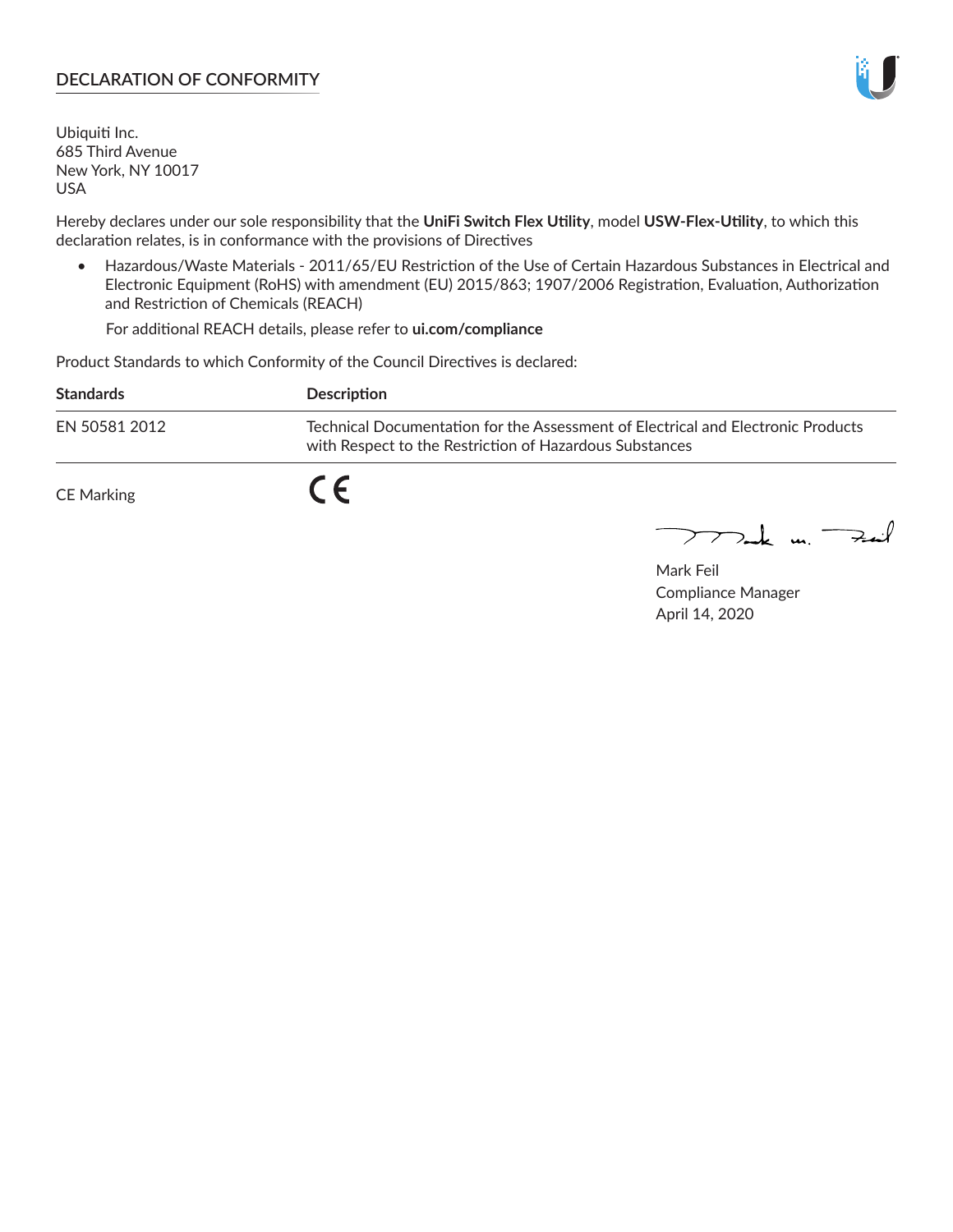# **DECLARATION OF CONFORMITY**



## **български** [Bulgarian]

С настоящото Ubiquiti декларира, че това устройство USW-Flex-Utility е в съответствие със съществените изисквания и други приложими разпоредби на Директиви 2014/30/ЕС, 2014/35/ЕС.

## **Hrvatski** [Croatian]

Ubiquiti ovim putem izjavljuje da je ovaj uređaj USW-Flex-Utility sukladan osnovnim zahtjevima i ostalim bitnim odredbama Direktiva 2014/30/EU, 2014/35/EU.

# **Čeština** [Czech]

Ubiquiti tímto prohlašuje, že toto USW-Flex-Utility zařízení, je ve shodě se základními požadavky a dalšími příslušnými ustanoveními směrnic 2014/30/EU, 2014/35/EU.

## **Dansk** [Danish]

Hermed, Ubiquiti, erklærer at denne USW-Flex-Utility enhed, er i overensstemmelse med de væsentlige krav og øvrige relevante krav i direktiver 2014/30/EU, 2014/35/EU.

## **Nederlands** [Dutch]

Hierbij verklaart Ubiquiti, dat deze USW-Flex-Utility apparaat, in overeenstemming is met de essentiële eisen en de andere relevante bepalingen van richtlijnen 2014/30/EU, 2014/35/EU.

### **English**

Hereby, Ubiquiti, declares that this USW-Flex-Utility device, is in compliance with the essential requirements and other relevant provisions of Directives 2014/30/EU, 2014/35/EU.

## **Eesti keel** [Estonian]

Käesolevaga Ubiquiti kinnitab, et antud USW-Flex-Utility seade, on vastavus olulistele nõuetele ja teistele asjakohastele sätetele direktiivide 2014/30/EL, 2014/35/EL.

## **Suomi** [Finnish]

Täten Ubiquiti vakuuttaa, että tämä USW-Flex-Utility laite, on yhdenmukainen olennaisten vaatimusten ja muiden sitä koskevien direktiivien 2014/30/EU, 2014/35/EU.

## **Français** [French]

Par la présente Ubiquiti déclare que l'appareil USW-Flex-Utility, est conforme aux exigences essentielles et aux autres dispositions pertinentes des directives 2014/30/UE, 2014/35/UE.

## **Deutsch** [German]

Hiermit erklärt Ubiquiti, dass sich dieses USW-Flex-Utility Gerät, in Übereinstimmung mit den grundlegenden Anforderungen und den anderen relevanten Vorschriften der Richtlinien 2014/30/EU, 2014/35/EU befindet.

## **Ελληνικά** [Greek]

Δια του παρόντος, Ubiquiti, δηλώνει ότι αυτή η συσκευή USW-Flex-Utility, είναι σε συμμόρφωση με τις βασικές απαιτήσεις και τις λοιπές σχετικές διατάξεις των οδηγιών 2014/30/EE, 2014/35/EE.

### **Magyar** [Hungarian]

Ezennel Ubiquiti kijelenti, hogy ez a USW-Flex-Utility készülék megfelel az alapvető követelményeknek és más vonatkozó 2014/30/EU, 2014/35/EU irányelvek rendelkezéseit.

### **Íslenska** [Icelandic]

Hér, Ubiquiti, því yfir að þetta USW-Flex-Utility tæki er í samræmi við grunnkröfur og önnur viðeigandi ákvæði tilskipana 2014/30/ESB, 2014/35/ESB.

### **Italiano** [Italian]

Con la presente, Ubiquiti, dichiara che questo dispositivo USW-Flex-Utility, è conforme ai requisiti essenziali ed alle altre disposizioni pertinenti delle direttive 2014/30/UE, 2014/35/UE.